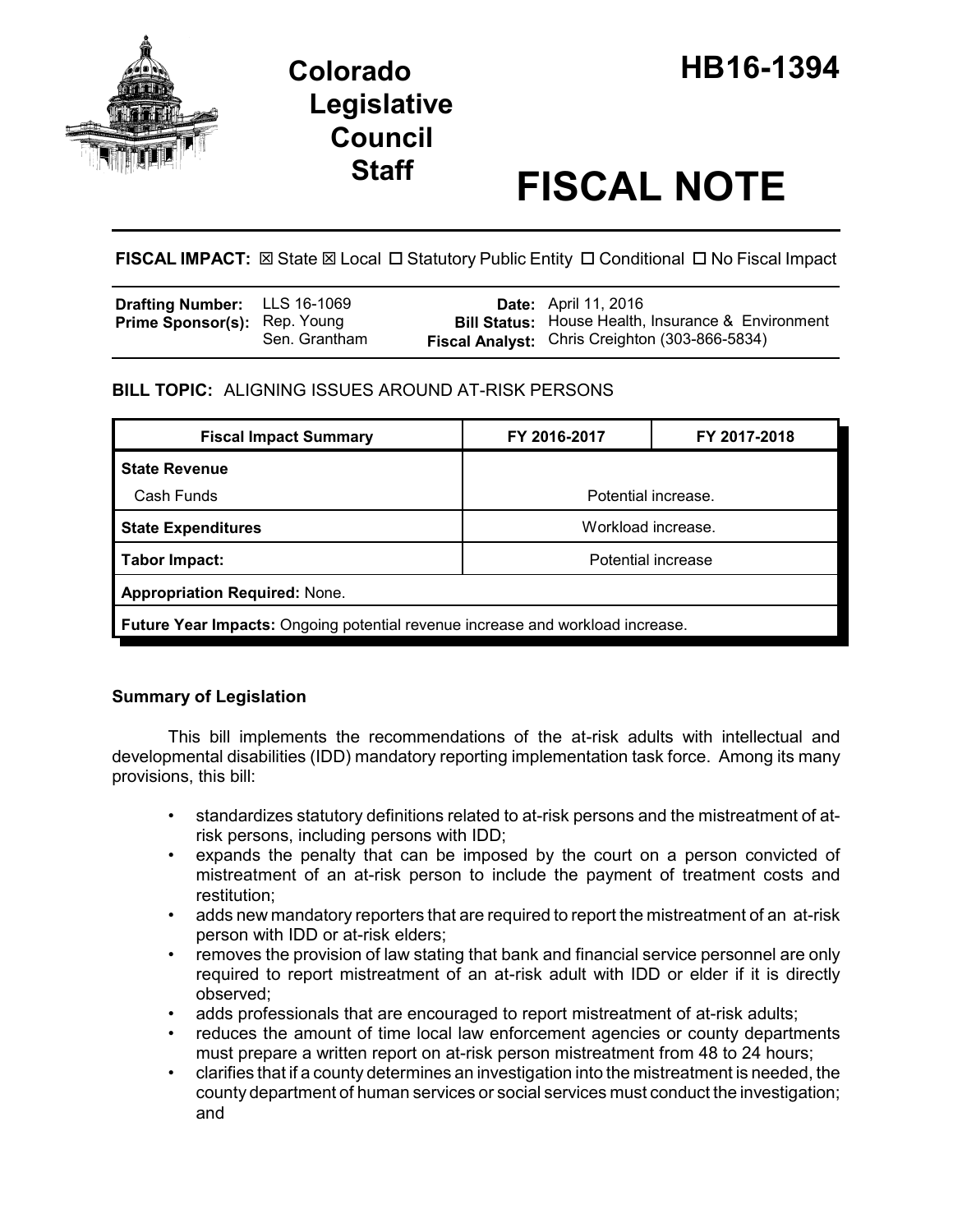April 11, 2016

• clarifies that the human rights committee is responsible for ensuring that an investigation occurs for mistreatment of an adult with IDD who is receiving services through the Office of Community Living in the Department of Health Care Policy and Financing (HCPF).

#### **Background**

SB15-109 created the at-risk adults with intellectual and developmental disabilities mandatory reporting implementation task force within the Department of Human Services. This task force was charged with studying and preparing recommendations for the implementation of mandatory reporting of mistreatment, abuse, neglect, or exploitation of at-risk adults with intellectual and developmental disabilities in Colorado. The final report was submitted on November 30, 2015.

The penalty for a crime against an at-risk person varies from a class 1 misdemeanor to a class 2 felony depending on the nature of the crime. Under current law, various professionals are required to report the mistreatment of at-risk persons; these include medical professionals, law enforcement, social workers, court appointed guardians and conservators, and any staff members of a licensed care facility or at home care placement facility among others. Mandatory reporters who fail to report or falsely report the mistreatment of an at-risk person commit a class 3 misdemeanor offense.

#### **Comparable Crime**

Pursuant to Section 2-2-322 (2.5), C.R.S., Legislative Council Staff is required to include certain information in the fiscal note for any bill that creates a new crime, changes the classification of an existing crime, or changes an element of the existing crime that creates a new factual basis for the offense. In the past three years there has been one case where a mandatory reporter was convicted of failure to report the abuse of an at-risk person (female, Caucasian).

#### **Assumptions**

This fiscal note assumes that the majority of reported cases of mistreatment of an at-risk person will still come from those that are designated as mandatory reporters under current law. This analysis further assumes that most professionals will comply with the reporting requirement.

### **State Revenue**

Beginning in FY 2016-17, this bill potentially increases state revenue credited to the Fines Collection Cash Fund in the Judicial Department. The fine penalty for the mistreatment of an at-risk person varies depending on the nature of the crime. The expansion of mandatory reporters for the mistreatment of an at-risk person may result in an increase in cases and convictions for mistreatment of at-risk persons. However, this analysis assumes that most instances of mistreatment are already being reported under current law. Therefore, any cases resulting from the mistreatment of at-risk persons and associated fine revenue is expected to be minimal.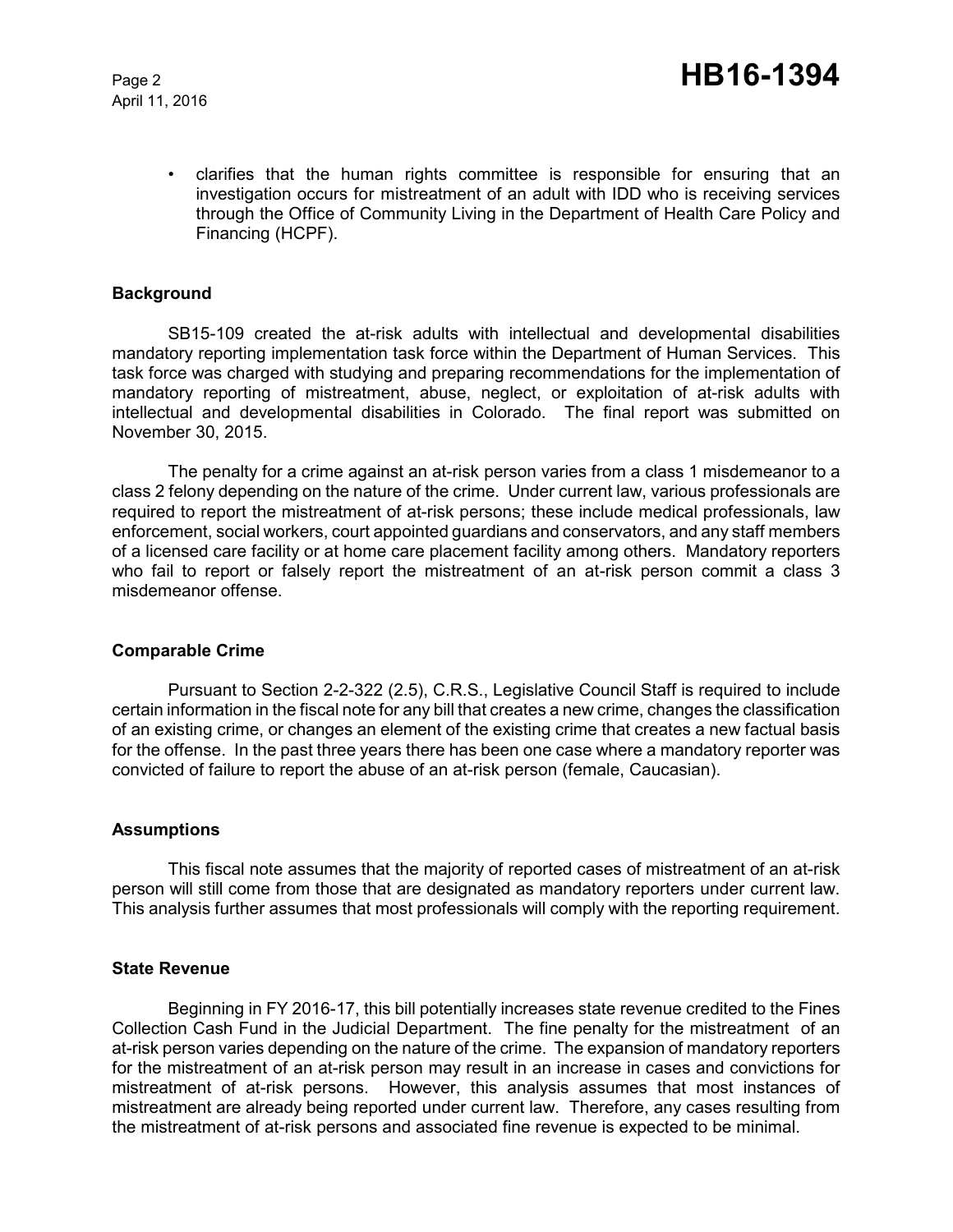April 11, 2016

Additionally, by expanding the number of professionals required to report, this bill potentially increases the number of mandatory reporters that may be charged or convicted if they fail to report or falsely report the mistreatment of an at-risk person. This offense is a class 3 misdemeanor, punishable by a fine of \$250 to \$1,000. However, given that the courts have the discretion of incarceration, imposing a fine, or both, the precise impact to state revenue cannot be determined. Given that there has been only one case of failure to report or falsely reporting the mistreatment of an at-risk person in the last three years, any increase in fine revenue is expected to be minimal.

# **TABOR Impact**

This bill potentially increases state revenue from fines, which may increase the amount of money required to be refunded under TABOR. TABOR refunds are paid out of the General Fund.

#### **State Expenditures**

This bill increases state agency workload beginning in FY 2016-17 as described below.

*Department of Health Care Policy and Financing.* Under this bill certain staff in the HCPF are designated as mandatory reporters of mistreatment of an at-risk person. This will require training to ensure staff is aware of this responsibility and follow proper reporting procedures. This increased workload is expected to be minimal and can be accomplished within existing appropriations.

*Judicial Department.* By increasing the number of mandatory reporters that are required to report the mistreatment of at-risk persons, this bill could increase the number of cases filed for both the mistreatment of at-risk persons and for failure to report, which would increase workload in the trial courts and the Division of Probation. Any increase in workload is expected to be minimal and can be accomplished within existing appropriations. The bill may also increase workload or costs for the Office of the State Public Defender and Office of Alternate Defense Counsel to provide representation for any persons deemed to be indigent. The fiscal note assumes any such increases will be minimal and will not require an increase in appropriations for any agency within the Judicial Department.

*Department of Regulatory Agencies.* This bill increases workload in the Division of Professions and Occupations within the Department of Regulatory Agencies to conduct outreach to licensed professionals to make them aware of their responsibility to report mistreatment of at-risk persons. Additional staff time will also be needed to investigate any complaints against licensed professionals that fail to report mistreatment. This increase in workload is expected to be minimal and can be accomplished within existing appropriations.

*Department of Corrections.* To the extent that any convictions for the mistreatment of an at-risk person occur and additional offenders are sentenced to a term of incarceration, costs for the Department of Corrections (DOC) will increase. For informational purposes, offenders placed in a private contract prison cost the state about \$60.46 per offender per day, including the current daily rate of \$55.08 and an estimated \$5.38 per offender per day for medical care provided by the DOC. No impact is expected in the first year because of the estimated time for criminal filing, trial, disposition, and sentencing. The fiscal note assumes that any costs in future years arising under HB 16-1394 will be minimal and will be addressed through the annual budget process, if they occur.